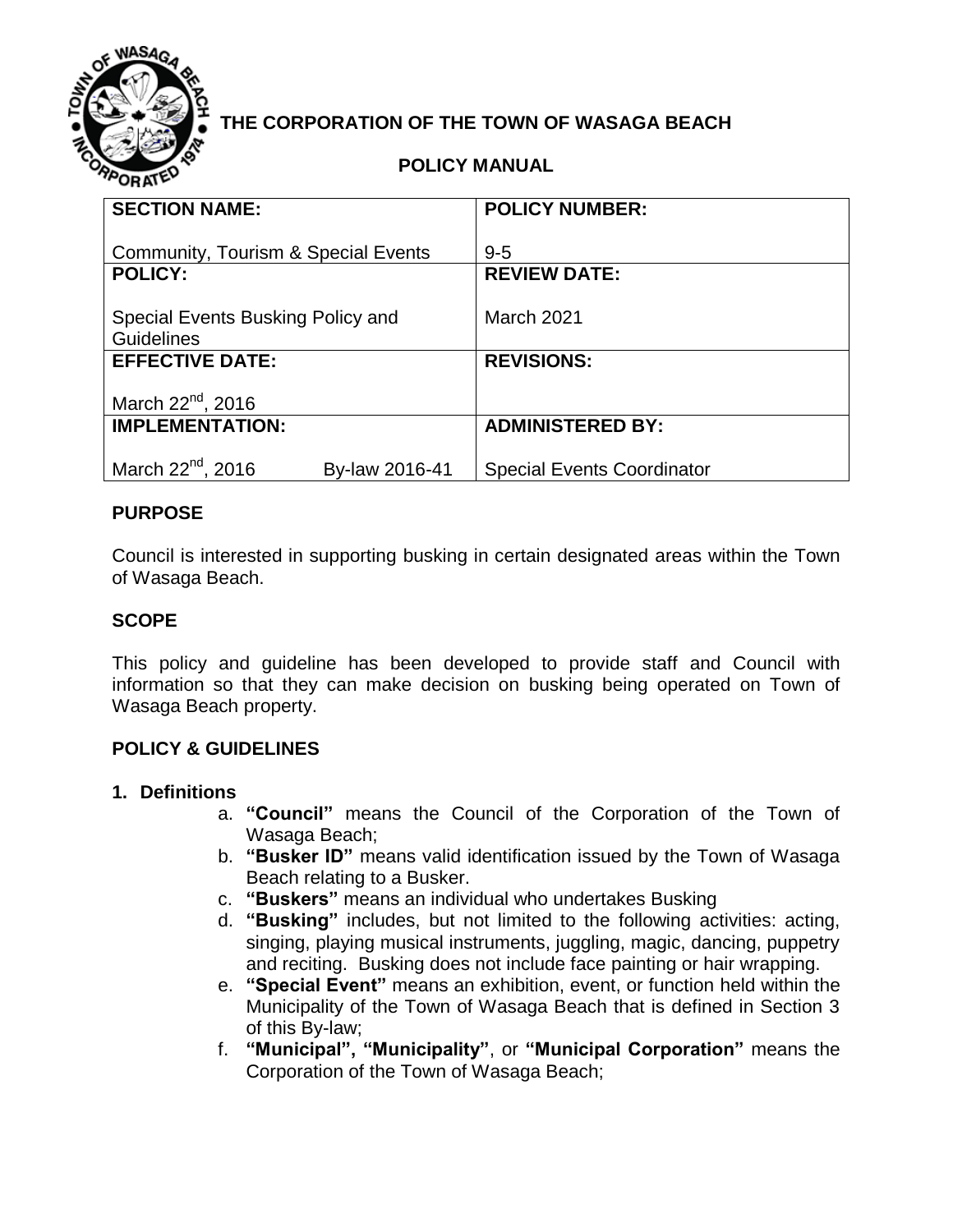- g. **"Permit"** shall mean any permit issued in accordance with the provision of this By-Law;
- h. **"Person"** shall include a corporation, business entity or group;
- i. **"Town or Public Facility"** means road allowances, parks, property or buildings controlled by the Town or other government agencies.

#### **2. Permit Requirements & Fees:**

- a. A professional Busker Audition Committee will evaluate auditions and decisions will be based on the criteria listed in section 4 below.
- b. Entertainers will be required to attend a short audition and if successful, obtain an annual Busker Permit Licence and photo ID.
- c. Prior to obtaining a busker ID, Buskers will be required to complete a Town liability waiver and sign the Busker's Code of Conduct (Schedule B).
- d. Cost of a permit is \$20.00 for Town of Wasaga Beach residents and \$40.00 for non-residents.
- e. Licenced buskers may entertain seasonal (May to Sept), 10:00am 8:00pm at designated busking areas in the Town of Wasaga Beach.
- f. The committee's decisions are final and not open to appeal.

#### **3. Applicable to:**

- a. Buskers who perform in the following designated areas:
	- Areas to be determined
	- – - –
- b. Buskers are permitted in designated Busking locations only.
- c. Busking at transit stops, in transit vehicles or other areas not designated above is not permitted.

#### **4. Submission and Assessment Criteria:**

These attributes describe the artists and performances we are seeking:

- a. Showmanship The ability to entertain:
	- The performer is engaging and has a distinct look, genre or theme.
- b. Talent and/or Potential:
	- Safety is always a concern.
- The talent and potential of the performer is evident.
- c. Uniqueness Unusual, Special, One-of-a-kind:
	- The performer possesses a unique quality, subtle or dramatic, that makes them interesting.
- d. Organization and Seriousness of Manner:
	- The performer has enough material to showcase (approximately one hour).
	- The artist's equipment is in good working order.
	- The artist is prepared.
	- The Repertoire is family oriented.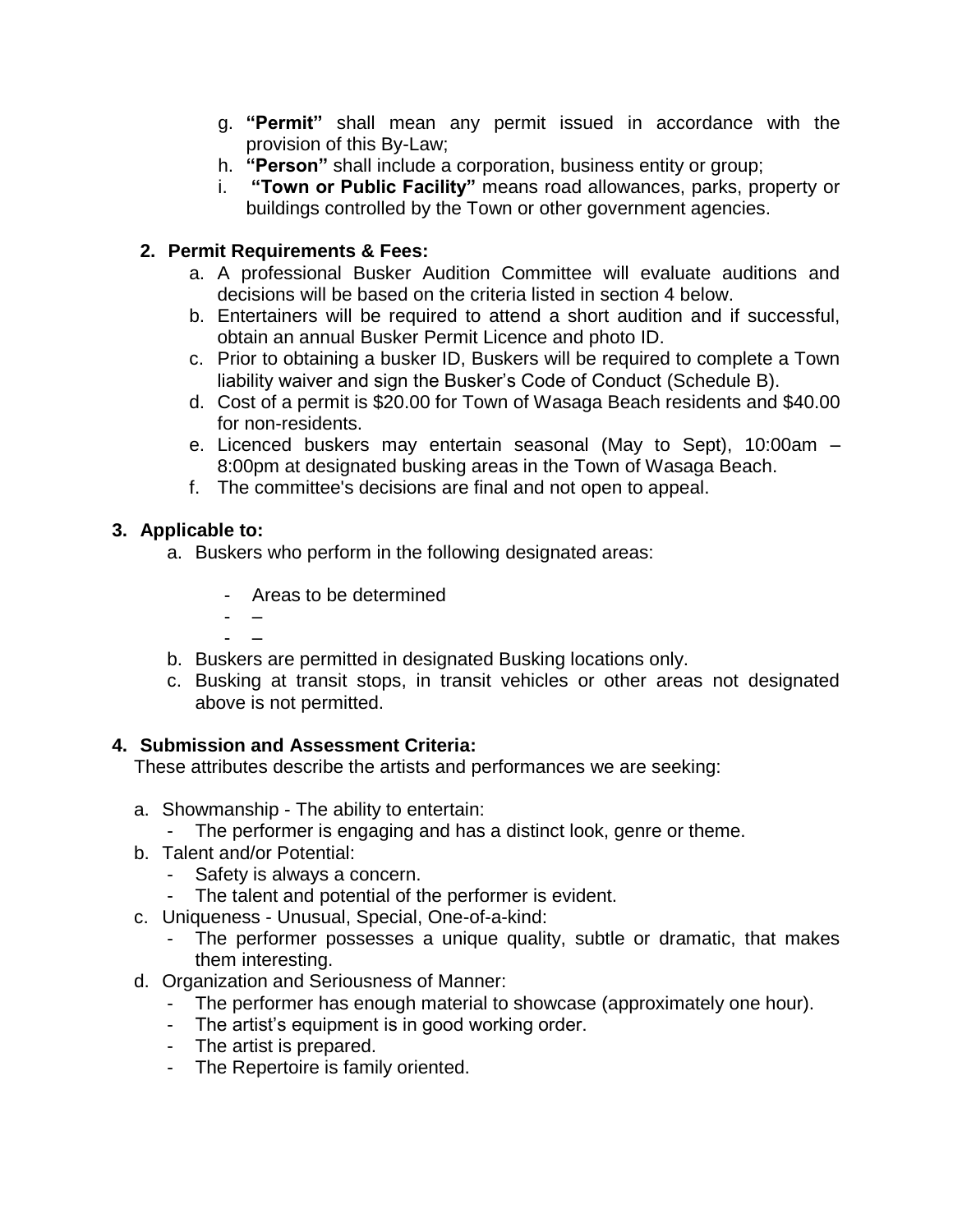#### **5. Special Conditions:**

- a. Busking in the Town of Wasaga Beach is on an honour system and therefore licenced buskers are asked to simply show up and entertain at any of the designated locations if they are available and rotate on the hour if there is another entertainer waiting to perform. Licenced buskers are encouraged to set out a hat or instrument case for voluntary donations.
- b. Buskers are permitted to sell goods directly related to their busking which may include CDs, merchandise or any other types of items related to busking. The Busking licence will include a transient sales licence, with no additional fee. All items available for sale have to be pre-approved by the audition committee. The Busking licence will include a transient sales licence, with no additional fee.
- c. Maximum performance time is one (1) hour per busking location within a four (4) hour time frame. Performance times begin at the top of the hour.
- d. Maximum number of performers in a single group will not exceed five (5) people.
- e. Buskers under the age of 18 must have an adult accompanying them at all times.
- f. Amplification is permitted with the following special conditions:
	- the sound level must be reasonable, within limits set in the Town by-laws and intended for an audience within 25 feet
	- if neighbouring businesses or residents complain about the sound level, it must be lowered
	- equipment, cables or other equipment must not cross roadways or pedestrian pathways or in any way interfere with the safe and convenient movement of pedestrians
	- the Town reserves the right to disconnect any equipment that is likely to cause injury or damage
- g. repeated failure to comply with these conditions will result in the busker's licence being revoked
- h. No high risk or unsafe performances, which may put the public and/or the performer at risk (use of knifes, fire, etc. may not be permitted, subject to approval by Fire Chief and/or Audition Committee).
- i. Sidewalks, paths, bicycle routes and roads must not be blocked by either performers or their audiences.
- j. The comfort or safety of others must not be jeopardized.
- k. All performances must be suitable for a general family audience rating**.**  Appropriate clothing must be worn at all times.
- l. Busking under this policy does not include face painting or hair wrapping.
- m. Failure to display a valid Busker ID or failure to follow these guidelines may result in your Busking Licence and privileges being revoked.

#### **6. Exceptions:**

- a. Buskers are not permitted where areas or events have "special event permits" as approved through the Town of Wasaga Beach unless authorized by the designated event organization or organizer.
- b. When event coordinators schedule buskers or entertainers to perform during town approved special events or occasions, they are exempt from this by-law and fall under the conditions of the Town's Special Events by-law.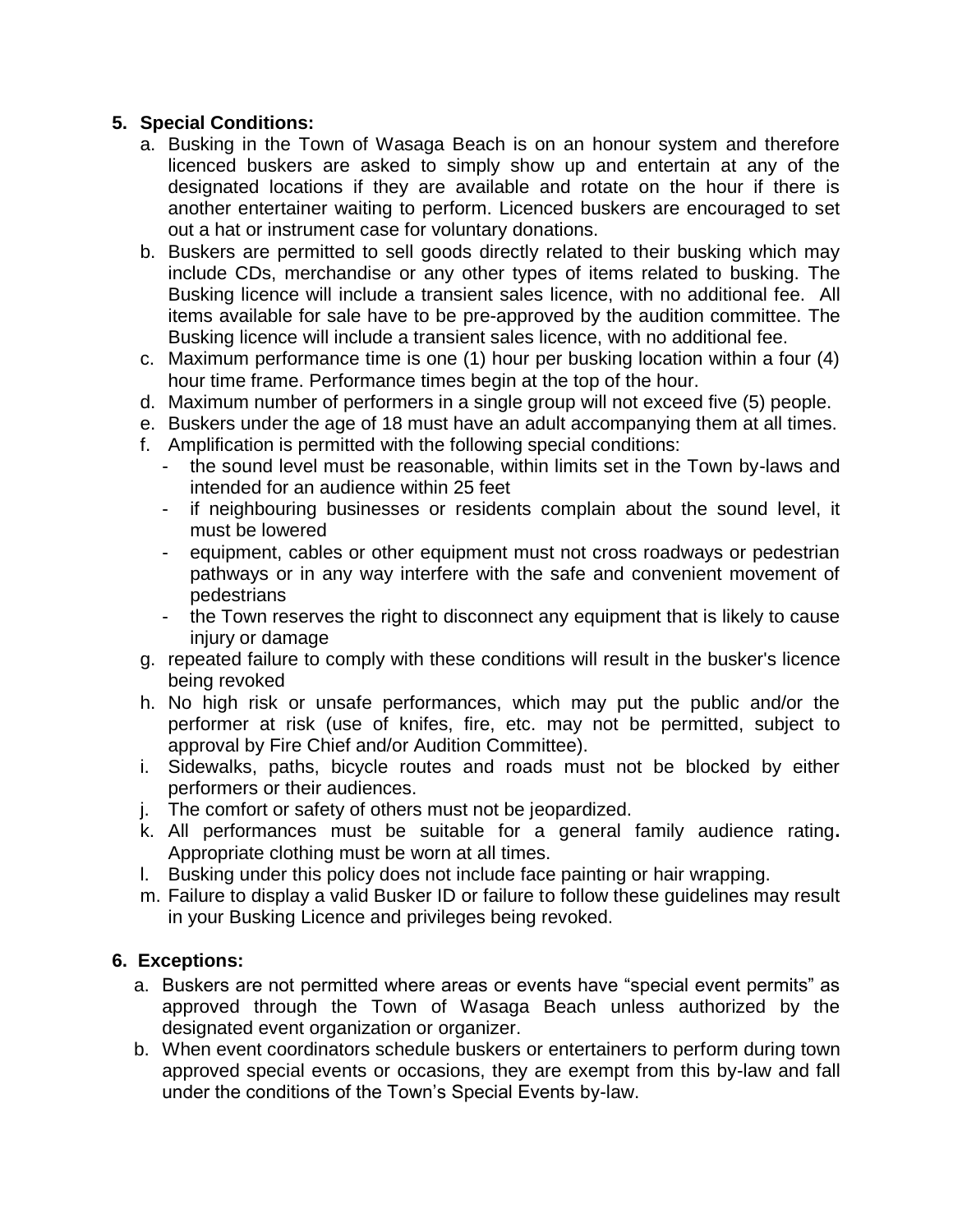- c. The requirement for a licence to carry out Busking does not apply to a performer who is registered through a "special event permit application" for events as approved by the town.
- d. During town sponsored events and festivals or while paid performers are working, busking may be temporarily suspended in areas usually designated for busking.

#### **7. Staff Support**

The Special Event Coordinator will be the main contact for arranging auditions, working with approved buskers and any matters relating to busking. To obtain a licence to busk contact [events@wasagabeach.com](mailto:events@wasagabeach.com) or call 705-429-2844 ext. 2287

#### **8. Other Requirements:**

The granting of any permit required by this section shall not eliminate any requirement for any business license; any other permit(s) which may be prescribed by any other Municipal By-laws, rules and regulations or other governmental agencies

#### **POLICY REVIEW AND PROCEDURE**

This Policy will be review as required, but in any case no later than five (5) years from the date of the most recent review.

The Special Events Coordinator will be responsible for initiating the review of this Policy.